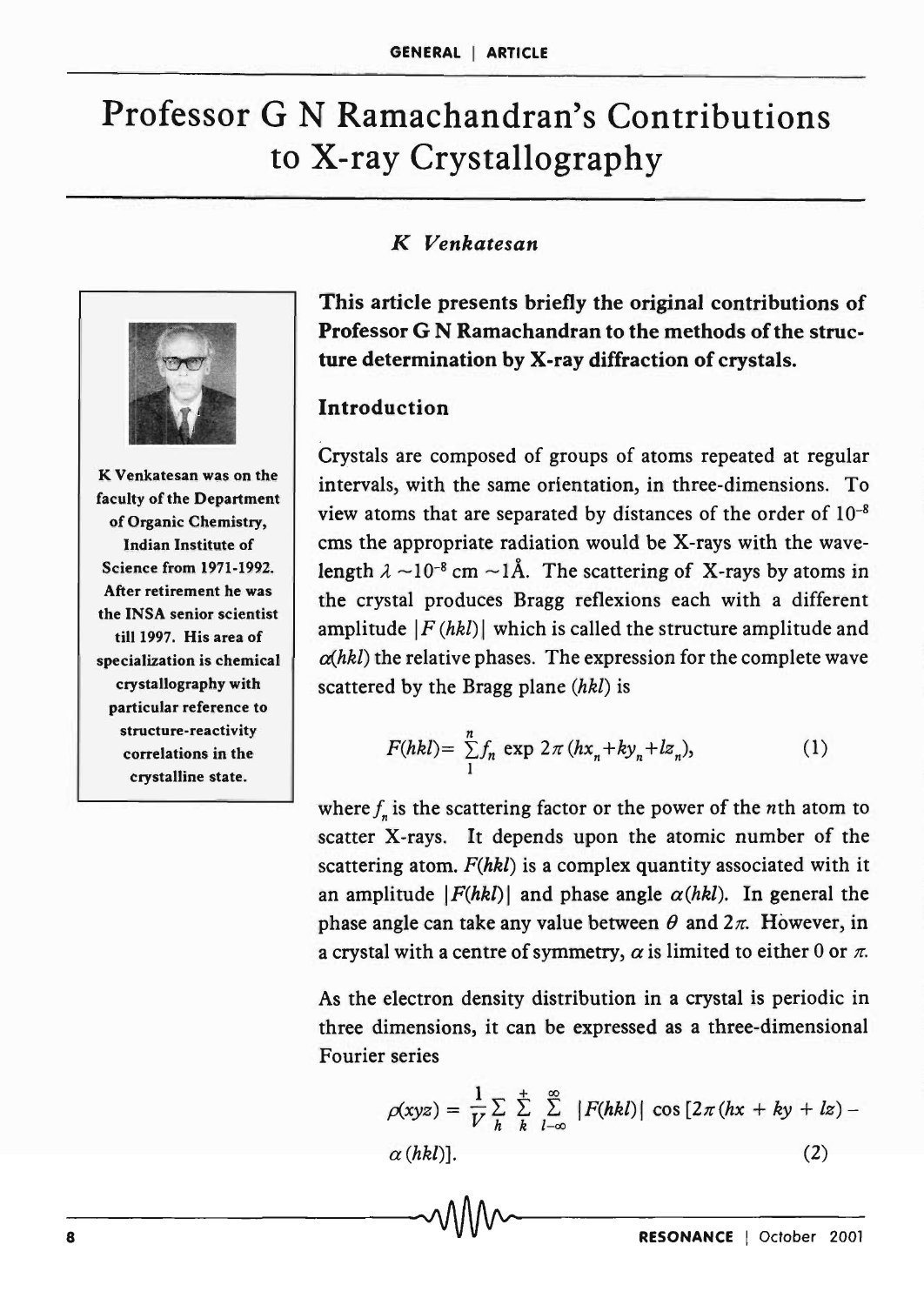The electron density  $\rho(xyz)$  at position (xyz) in the unit cell of volume  $V$ , is expressed in electrons per cubic  $A$ , and is maximum near atomic centres. The summation is to be taken over all the observed Bragg reflexions. Since the intensities can be measured, the structure amplitudes  $|F(hkl)|$ , can be obtained from a suitable experiment. However, to reconstruct the electron density distribution by adding the component waves we need to know not only their amplitude  $|F(hkl)|$  but also the relative phases  $\alpha(hkl)$ , which are not experimentally available. It is therefore not possible to calculate directly  $\alpha(xyz)$  in a straight forward way. This has been the fundamental problem of X-ray analysis until the so-called direct methods were developed after 1960. Four different approaches are available for tackling the phase problem. These are (a) the heavy atom method (b) isomorphous replacement method (c) anomalous dispersion method and (d) the direct method.

G N Ramachandran's important contributions have been concerned with the (a) the anomalous dispersion method for solving the phase problem and (b) determination of the crystal structures using Fourier syntheses of different kinds when only part of the structure is known.

## Anomalous Dispersion Method

When the frequency of the incident X-rays  $(\omega_i)$  is far from the natural absorption frequency of a scattering atom, the atomic scattering factor  $f_0$  is real and positive. However when  $\omega$  is close to and slightly larger than the characteristic absorption frequency of say K-electrons, then f becomes complex and can be written as

$$
f = f_0 + \Delta f' + i\Delta f''.
$$
 (3)

Although the value of  $\Delta f''$  tends to be much smaller than  $f_{\alpha}$  the presence of the term  $\Delta f''$  can lead to important effects. According to Friedel's law  $|F(hkl)|^2 = |F(\overline{h} \ \overline{k} \ \overline{l})|^2$ . But this law does not apply to a non-centrosymmetric crystal if there is an anoma-

#### Box 1

With normal light the phase problem is solved by using a suitable lens system. But for X-rays this process cannot be carried out by lenses since the refractive index of Xrays is virtually close to unity. So the recombination of the Bragg waves has to be achieved mathematically.

#### Box 2

The optical activity of a molecule is entirely due to the asymmetry (or the chirality) of the molecular structure. It was not known which of the two possible enantiomorphic structures i.e., the original molecule and its nonsuperposable mirror image, corresponded to the dextrorotary isomer and which to the laevorotatory. Normally used Xray wavelength cannot distinguish between them.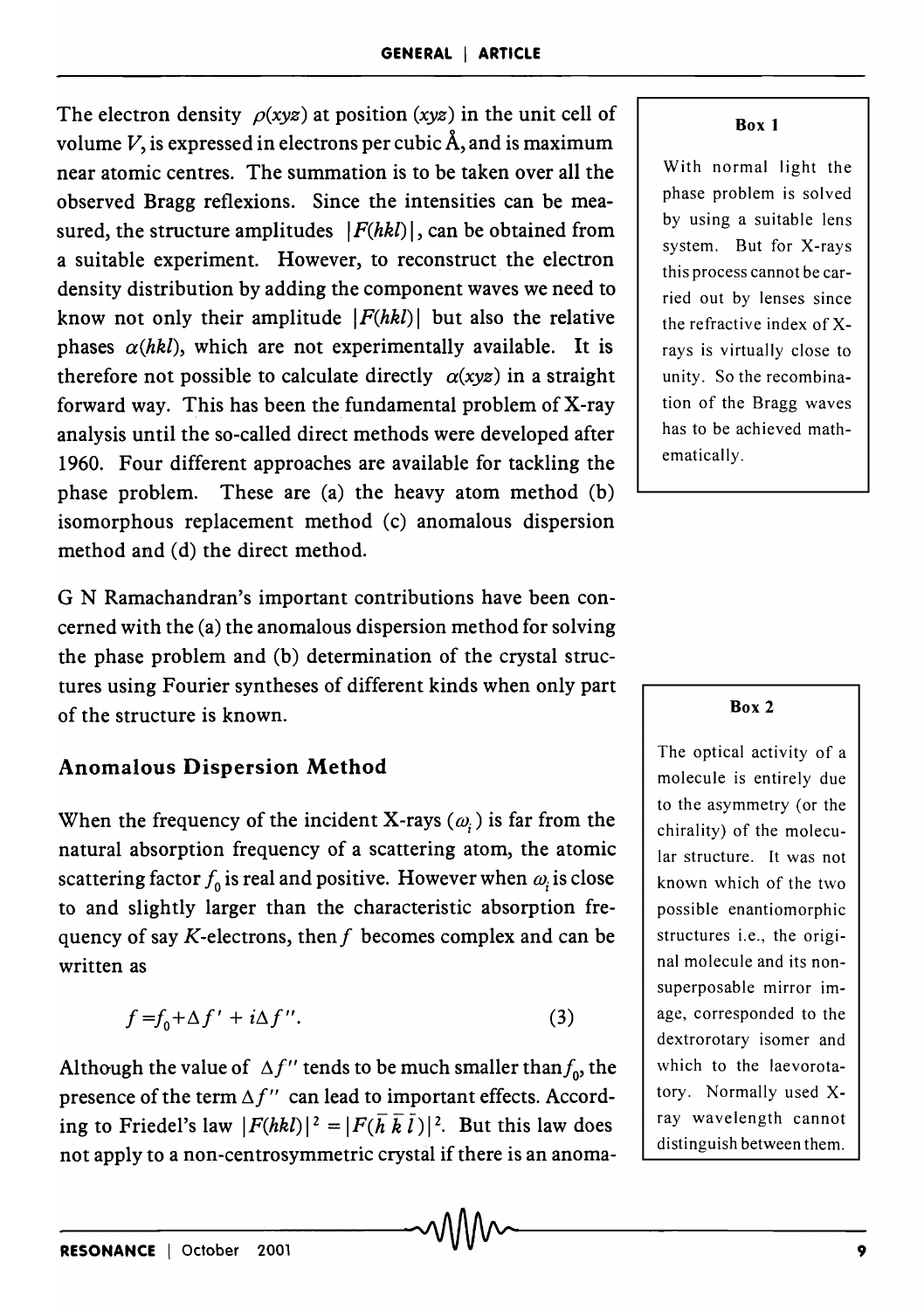lous scatterer in the structure. The possibility of using the breakdown of Friedel's law to establish the absolute configuration of an optically active molecule was first recognized by J M Bijvoet who established the absolute configuration of the  $(+)$ tartrate ion. That the break-down of the Friedel's law could be utilised for solving the phase problem was proposed about the same time both by Bijvoet and Ramachandran (1956). An extremely important paper discussing in detail the theory and application of the anomalous dispersion method for solving the three-dimensional structure of an optically active molecule, L-lysine hydrochloride, was published by Ramachandran and his student S Raman in *Current Science* (1956). *Figure* 1 shows the various components of the structure amplitude of reflexion *(hkl)* and its inverse  $(\bar{h} \bar{k} \bar{l})$ . *F'(hkl)* is that part of the total contribution from the anomalous scatterer which depends upon the non-dispersive structure factor and  $F_R$  is the contribution from all the non-anomalous scatterers.  $F''_A$  is that produced by



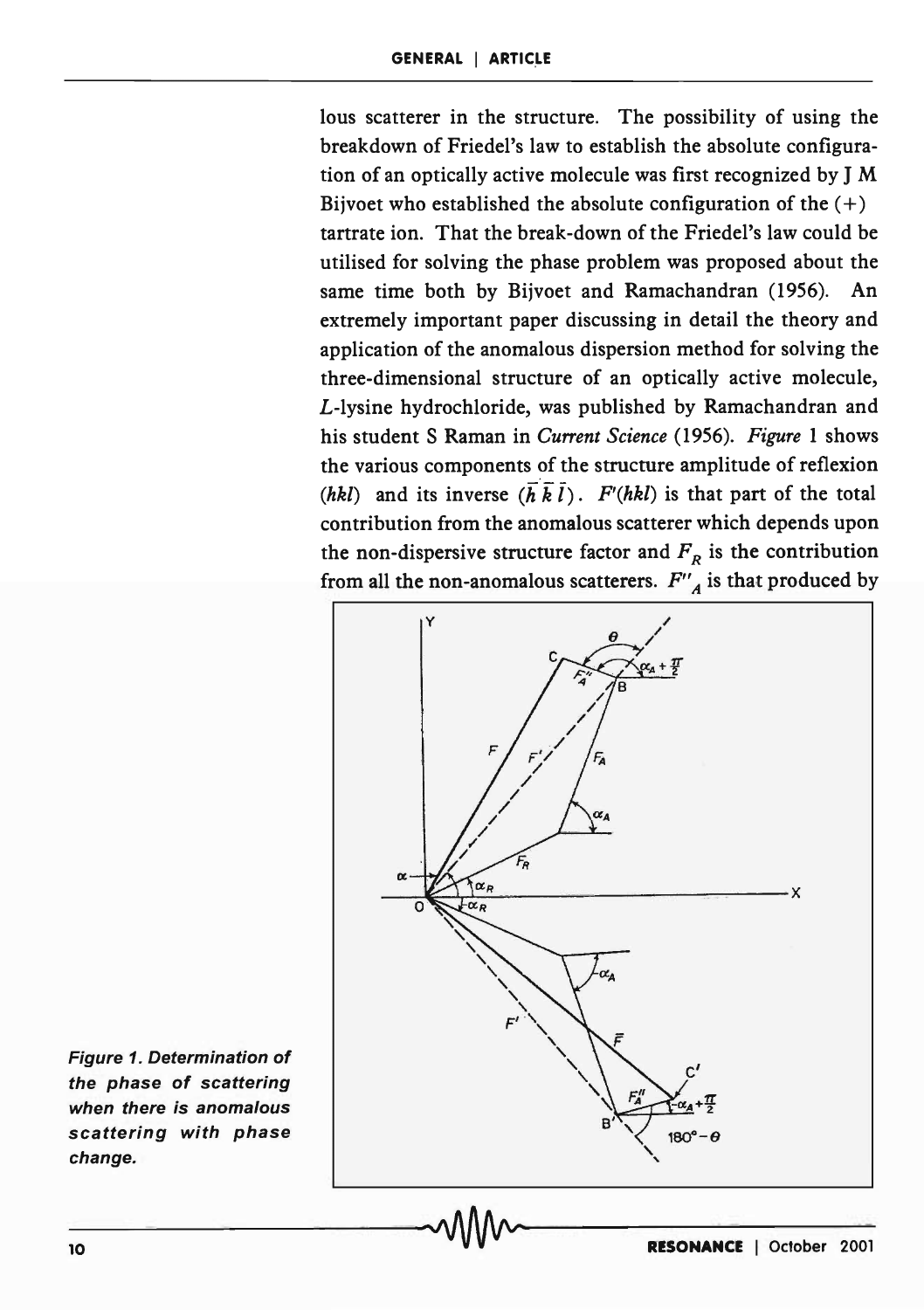anomalous dispersion. The phase,  $\alpha$  (hkl), associated with a reflexion  $(hkl)$  can be calculated from a knowledge of the difference of the intensities  $I(h\overline{k}l)$  and  $I(hkl)$  and the position of the anomalously scattering atom.

If the angle between  $F'$  and  $F_A''$  is  $\theta$ ,

$$
\cos \theta = \frac{|F(hkl)|^2 - |F(\bar{h}\,\bar{k}\,\bar{l})|^2}{4\,|F'|\,|F''_A|}\tag{4}
$$

If the position of the anomalous scatterer is known, then  $F_A$ <sup>"</sup> can be calculated.

The phase angle  $\alpha$  of F' is

$$
\alpha = \frac{\pi}{2} + \alpha_R \pm \theta.
$$

Thus the phase angle values for all the  $(hkl)$  reflexions show significant intensity differences from their inverse  $(\overline{h} \overline{k} \overline{l})$ : Using this approach Ramachandran and Raman solved the phase problem in the case of L-Iysine hydrochloride. Here the chlorine atom was used as the anomalous scatterer. It may be emphasized that the X-ray diffraction data were all measured using the indigenously constructed equipment. The remarkable success of the method encouraged many other crystallographers to employ it for solving the phase problem in more complicated organic molecules. Undoubtedly the anomalous dispersion method proposed and successfully employed for the solution of the phase problem for the first time is the most outstanding contribution of G N Ramachandran to crystallography. Indeed in the citation for the prestigious Ewald Prize awarded to him in the year 1999, his work on anomalous scattering is recognized.

## Fourier Syntheses for Partially Known Crystal Structures

One of the earliest and successful methods of determining the three dimensional structure of molecules using the X-ray difBox 3

The equation fotthe phase angle  $\alpha$  define two possible solutions corresponding to +  $\theta$  and -  $\theta$ . It is observed in practice that the final phase angle has a strong bias to lie close· to the phase angle due to the anomalous scatterer.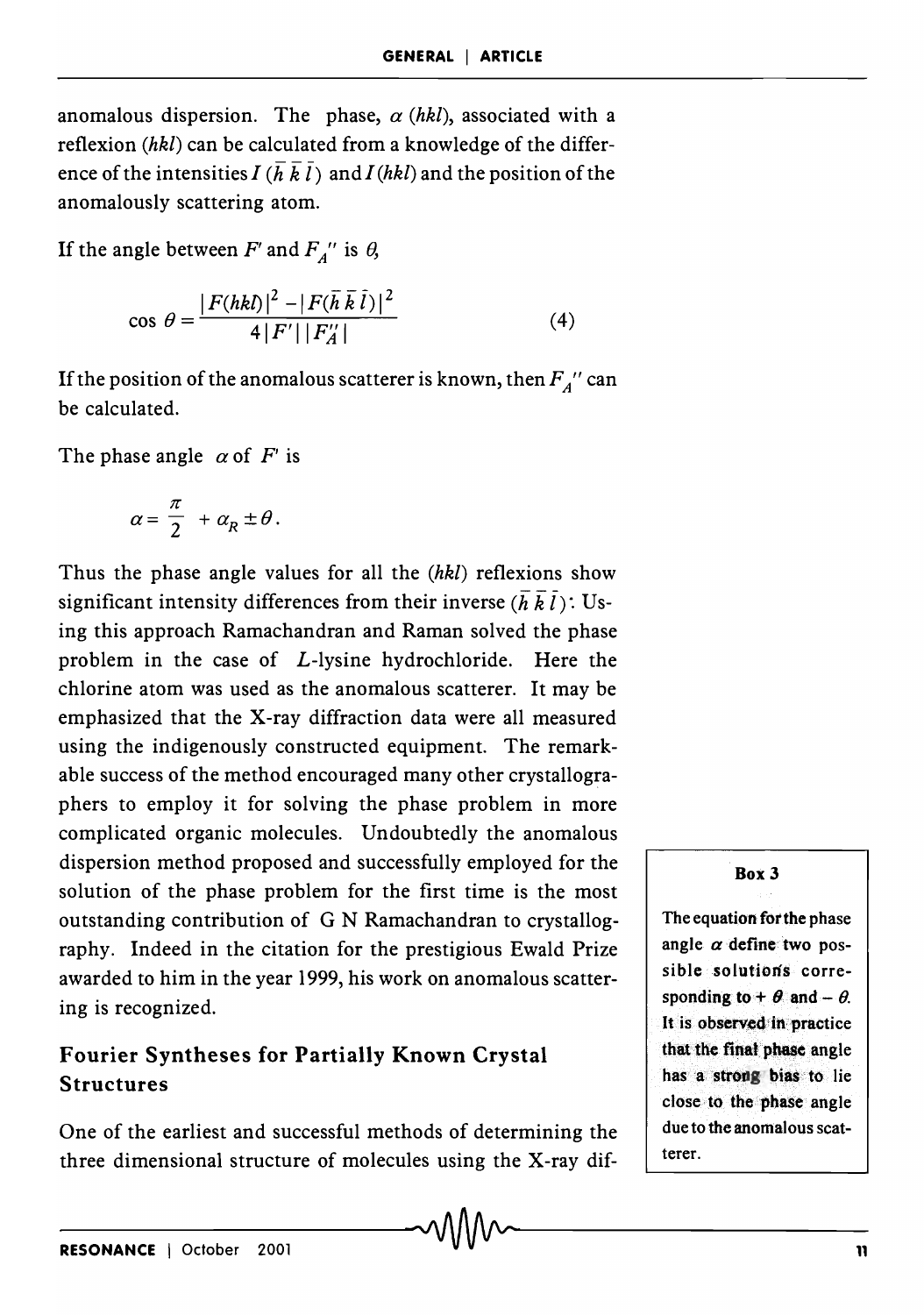fraction data is the so-called heavy atom method. When the crystal contains a relatively small number of heavy atoms  $-$  i.e. atoms with high atomic number  $-$  per unit cell, the X-ray scattering due to the heavy atoms will dominate the intensity of most of the Bragg reflexions. An electron density map  $\rho(xyz)$ , calculated with the structure amplitudes and using the phase angles based on the contributions of the heavy atoms would contain peaks at the heavy atoms positions in addition to a large number of peaks of smaller strengths corresponding to the positions of real atoms as well as a large number of spurious peaks. The problem is to identify the peaks corresponding to the real atoms against the equally strong 'noise' peaks. If some of the real atomic positions can be recognized, the phase angles can be recalculated using the extra structural information and the process repeated. The heavy atom method has been successfully used for solving complex molecule, the most outstanding one being the determination of the structure of vitamin  $B_1$ , by Dorothy Crowfoot Hodgkin (1957). Infact until the power of the 'direct methods' came to be established convincingly which took place after 1965, the heavy atom method was the most common method used by crystallographers. The justification for using the method was based on simple physical considerations and that it did work rather than any formal theoretical proof that the method should yield the unknown part of the crystal structure. Further nobody examined whether this was really the most efficient method for extracting the information from the known part nor did anyone investigate if there were other forms of Fourier synthesis which might produce the peaks of the unknown part better by ensuring a higher signal-to-noise ratio. Ramachandran raised these questions and examined them theoretically. His deep knowledge of the Fourier theory and principles of convolution was very valuable. He, with his students, developed many new forms of Fourier syntheses involving different theoretical combinations of the experimentally observed structure amplitudes  $|F(hkl)|$ , calculated structure factors  $(F_{col}(hkl))$  and phase angles. The different types of synthesis which they called  $\alpha$ ,  $\beta$  and  $\gamma$  syntheses, contain coeffi-

#### Box 4

Crystals in which the atomic positions are very nearly the same but differ only in the chemical nature of the atoms that occupy these positions are called isomorphous. The cell dimensions, crystal symmetry and the diffraction patterns of the isomorphous crystals are similar.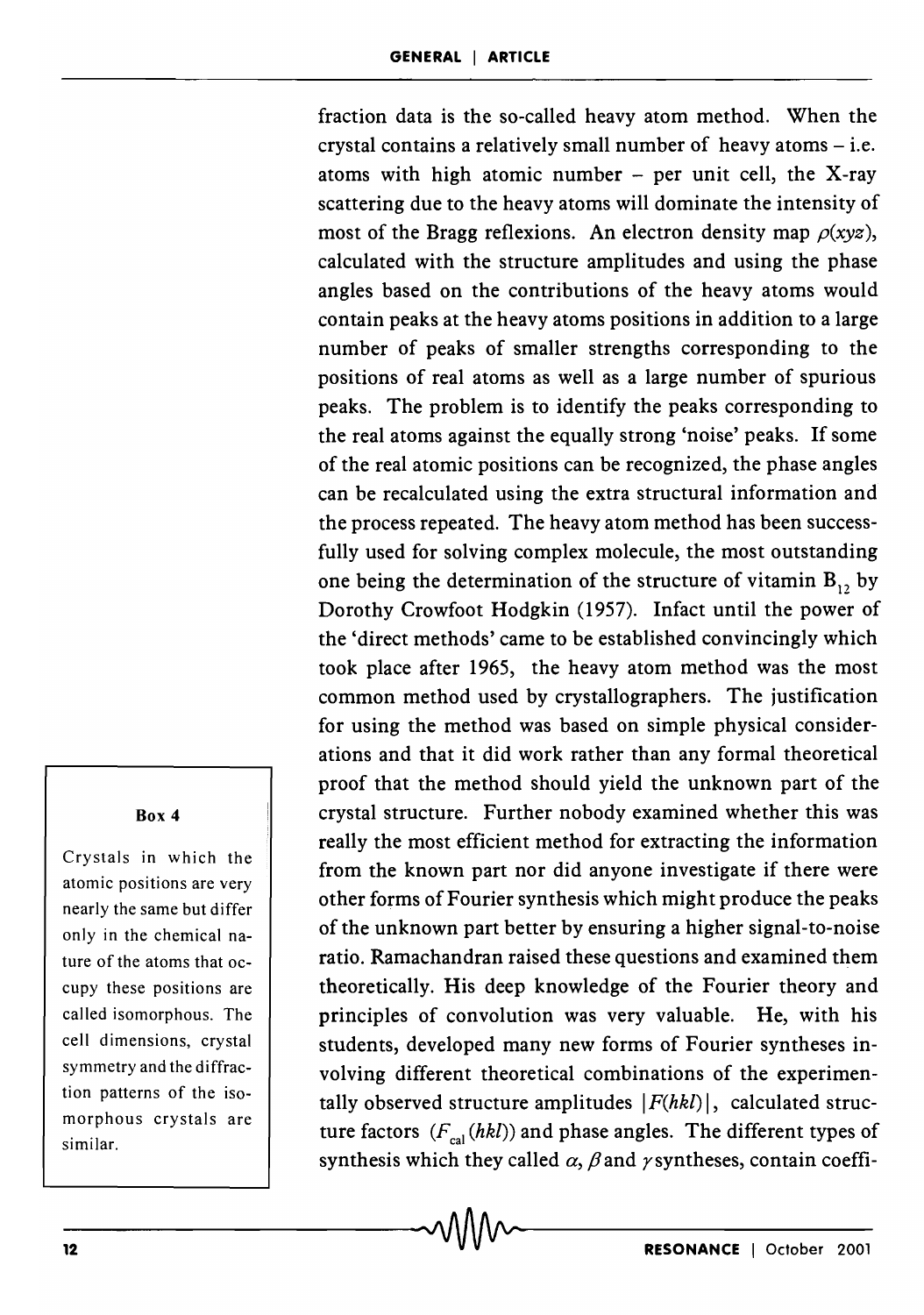cients in the Fourier series as follows:

$$
\alpha
$$
-synthesis  $|F_{\text{obs}}|^2 F_{\text{cal}} = |F_{\text{abs}}|^2 |F_{\text{cal}}| e^{i\alpha}$   
\n $\beta$ -synthesis  $|F_{\text{obs}}|^2 / F_{\text{cal}}^* = (|F_{\text{obs}}|^2 / |F_{\text{cal}}|) e^{i\alpha}$   
\n $\gamma$ -synthesis  $|F_{\text{obs}}|^2 e^{i\alpha}$   
\n $|F_{\text{obs}}|^2 e^{i\alpha}$ 

They found that the  $\beta$ -synthesis was the best in revealing the atomic positions of the unknown part with high signal-to-noise ratio. They also explored new forms of Fourier synthesis when anomalous dispersion data and isomorphous replacement data are available. The results of their research was published in a series of papers which led to the publication of an extremely valuable book entitled *'Fourier Methods in Crystallography' (1970)*  by Ramachandran and R Srinivasan. One particular result reported by them is worth mentioning. They examined the nature of the Fourier synthesis using the correct phases,  $\exp[i\alpha(hkl)]$  as coefficients. Interestingly, the map calculated showed peaks at positions of the correct structure as well as a few background peaks. They further calculated Fourier synthesis in which the magnitudes of all the structural factors are made equal but the correct phases are used as well as a synthesis in which the magnitudes of the structure factors were randomly distributed. The results observed were dramatic  $-$  in all the cases they observed the positions of the real atoms were the same as those in the ordinary Fourier synthesis *(Figure* 2). In other words, the phases really determine a structure and the magnitudes of the structure factors are only of secondary importance. It is important to mention that all these results were rationalised using convolution principles.

### **Intensity Statistics**

The determination of the space group of a crystal is an important stage in the elucidation of the structure of a crystal by X-ray diffraction methods. A J C Wilson showed that the intensity data of the X-ray diffraction contain information regarding the presence or absence of a centre of symmetry. Making use of the central-limit theorem of statistics, he derived expressions for

The phases really determine a structure and the magnitudes of the structure factors are only of secondary . importance.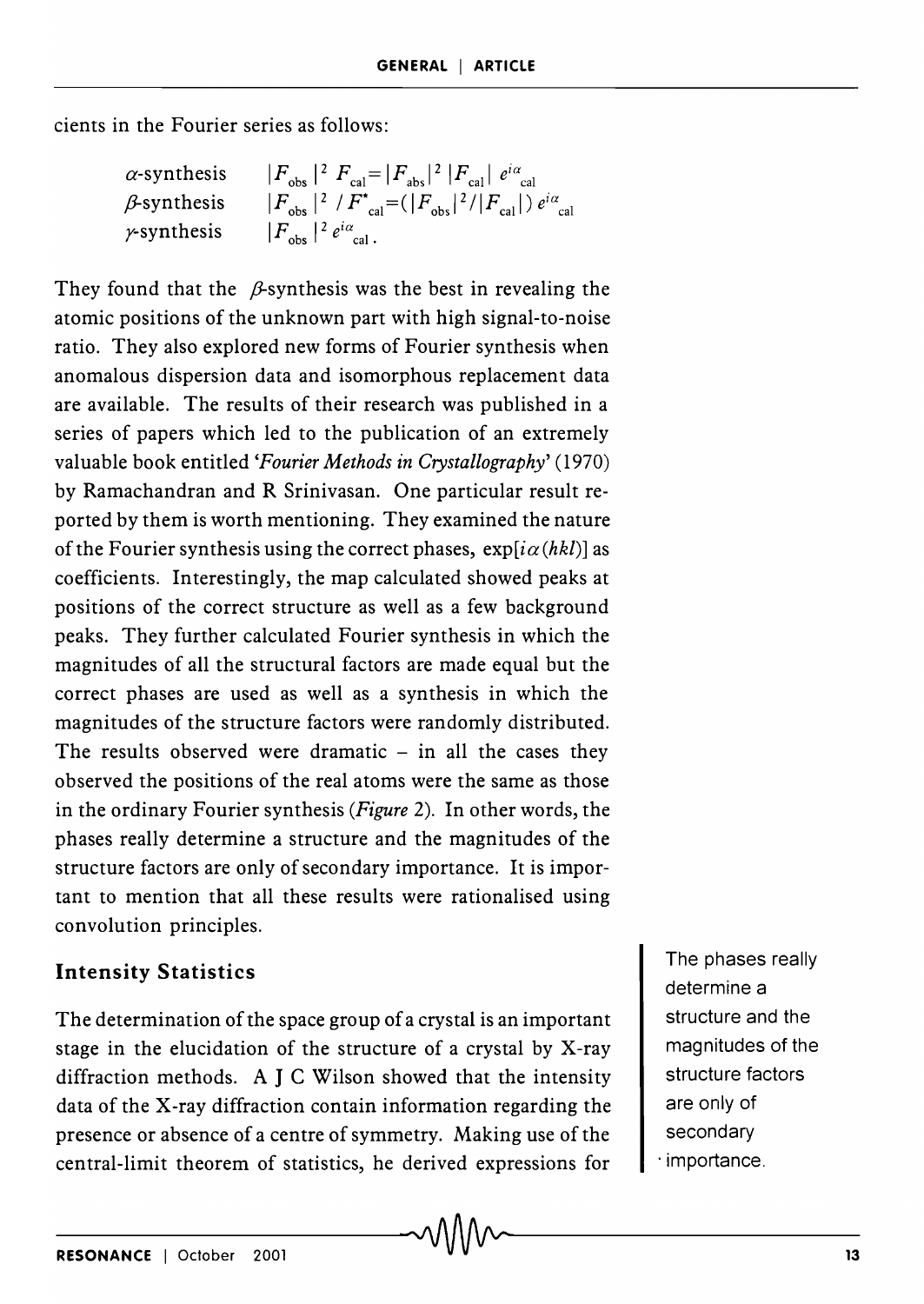Figure 2. Non-centrosymmetric projection of tyrosine hydrochloride. (a) Phase synthesis. The magnitudes of all the structure factors were made equal. except for a decrease with (sin *e* )/A corresponding to a mean atom, but the phases of the structure factors were correctly fed in. (b) Random synthesis. The magnitudes of the structure factors were randomly permuted among themselves, for each range of (sin  $\theta$ )/ $\lambda$ . The phases were again correctly fed in. (c) Fourier synthesis. This corresponds to correct magnitudes and phases being fed in. Note the close similarity between the peaks in both (a) and (b) with  $(c)$  - in particular the fact that the chlorine atom shows up with a largerpeak height than the other atoms. (From Srinivasan, 1961b.)



the distributions of the intensities for centrosymmetric and non-centrosymmetric crystals. His theory assumes that the crystal contains a large number of randomly distributed atoms of the same atomic number. Ramachandran and collaborators extended Wilson's basic work significantly and examined further a variety of crystallographic problems using crystallographic statistics. Suitable conditional joint probability distribution functions were developed using which they investigated the effect of the presence of atoms of dissimilar atomic numbers on the properties of intensity statistics of centrosymmetric and non-centro symmetric crystals.